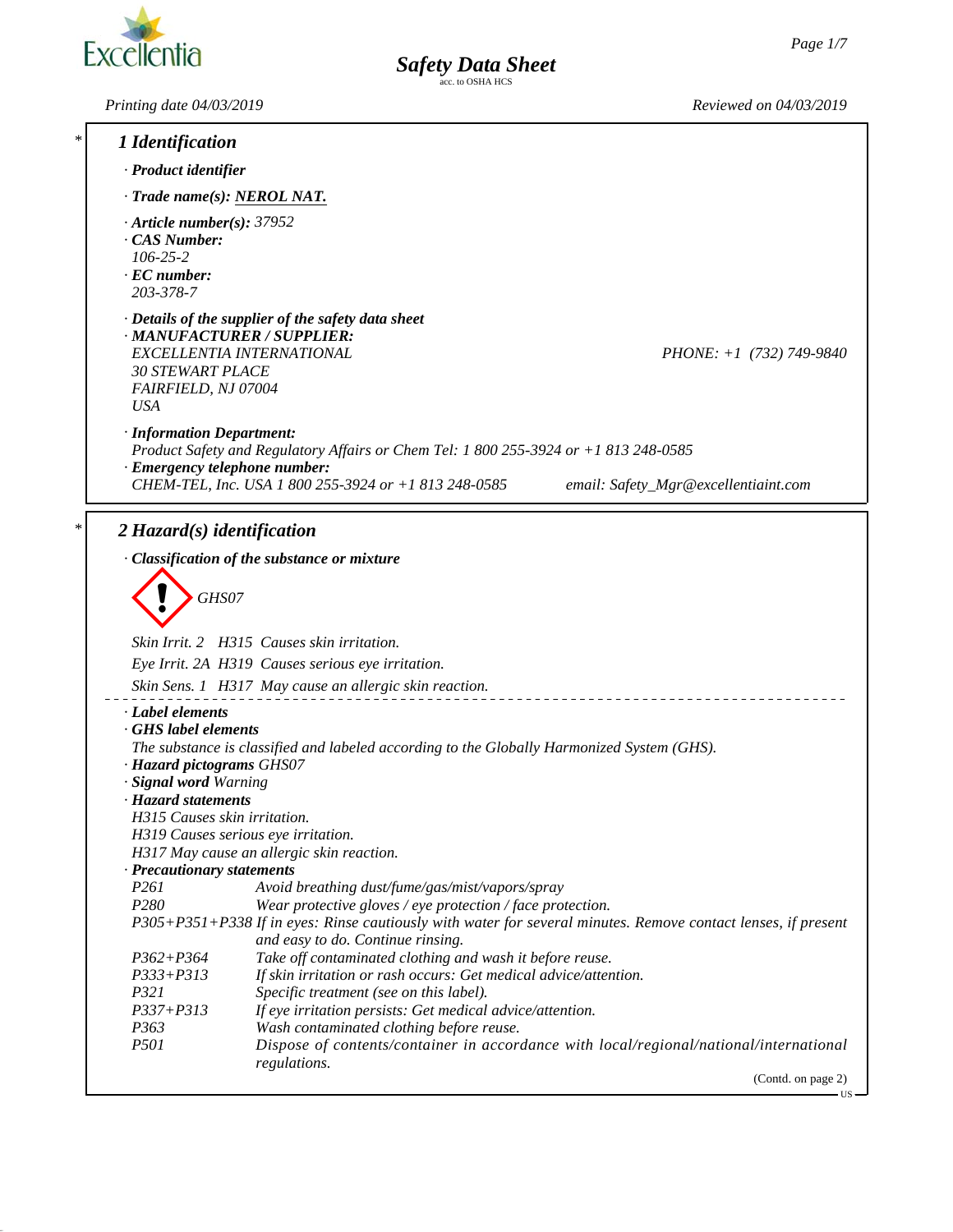

*Safety Data Sheet* 

*Printing date 04/03/2019 Reviewed on 04/03/2019*

*Trade name(s): NEROL NAT.*



*· After eye contact:*

*Rinse opened eye for several minutes under running water. If symptoms persist, consult a doctor.*

- *· After swallowing: If symptoms persist consult doctor.*
- *· Information for doctor:*
- *· Most important symptoms and effects, both acute and delayed No further relevant information available.*
- *· Indication of any immediate medical attention and special treatment needed No further relevant information available.*

#### *5 Fire-fighting measures*

- *· Extinguishing media*
- *· Suitable extinguishing agents:*

*CO2, extinguishing powder or water spray. Fight larger fires with water spray or alcohol resistant foam.*

- *· Special hazards arising from the substance or mixture No further relevant information available.*
- *· Advice for firefighters*
- *· Protective equipment: No special measures required.*

(Contd. on page 3)

US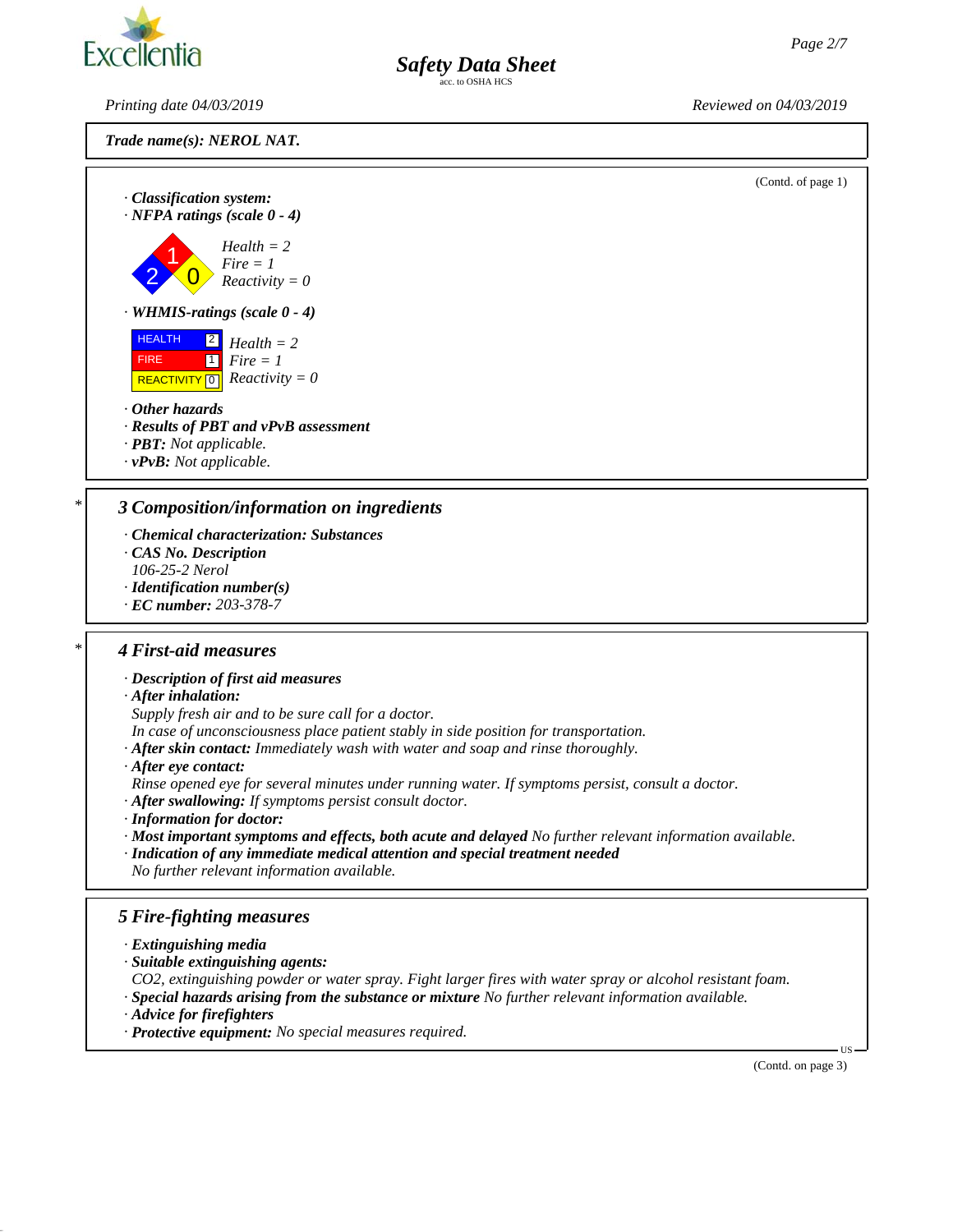

### *Safety Data Sheet*

c. to OSHA HCS

*Printing date 04/03/2019 Reviewed on 04/03/2019*

*Trade name(s): NEROL NAT.*

(Contd. of page 2)

#### *\* 6 Accidental release measures*

- *· Personal precautions, protective equipment and emergency procedures*
- *Wear respirator, gloves and eye protection. Avoid inhalation and contact with skin and eyes.*
- *· Environmental precautions: Do not allow to enter sewers/ surface or ground water.*
- *· Methods and material for containment and cleaning up: Absorb with liquid-binding material (sand, diatomite, acid binders, universal binders, sawdust). Ensure adequate ventilation.*
- *· Reference to other sections*
- *See Section 7 for information on safe handling.*
- *See Section 8 for information on personal protection equipment.*
- *See Section 13 for disposal information.*

#### *· Protective Action Criteria for Chemicals*

- *· PAC-1: Substance is not listed.*
- *· PAC-2: Substance is not listed.*
- *· PAC-3: Substance is not listed.*

#### *\* 7 Handling and storage*

*· Handling:*

*· Precautions for safe handling*

*Ensure good ventilation/exhaustion at the workplace.*

*Prevent formation of aerosols.*

*Wear gloves and eye protection. Avoid inhalation and contact with skin and eyes. Follow good manufacturing practices for housekeeping and personal hygiene. Wash any exposed skin immediately after any chemical contact, before breaks and meals and at the end of each work period. Contaminated clothing and shoes should be thoroughly cleaned before re-use.*

*· Information about protection against explosions and fires: No special measures required.*

*· Conditions for safe storage, including any incompatibilities*

*· Storage:*

*· Requirements to be met by storerooms and receptacles:*

*It is recommended that this material be stored in a cool, dry, well ventilated area, in tightly sealed, full containers.*

*· Information about storage in one common storage facility: Not required.*

- *· Further information about storage conditions: Keep receptacle tightly sealed.*
- *· Specific end use(s) No further relevant information available.*

#### *\* 8 Exposure controls/personal protection*

*· Additional information about design of technical systems: No further data; see item 7.*

- *· Components with limit values that require monitoring at the workplace: Not required.*
- *· Additional information: The lists that were valid during the creation were used as basis.*

*· Exposure controls*

- *· Personal protective equipment:*
- *· General protective and hygienic measures:*
- *Keep away from foodstuffs, beverages and feed.*

*Immediately remove all soiled and contaminated clothing.*

*Wash hands before breaks and at the end of work.*

*Avoid contact with the eyes and skin.*

(Contd. on page 4)

US

*<sup>·</sup> Control parameters*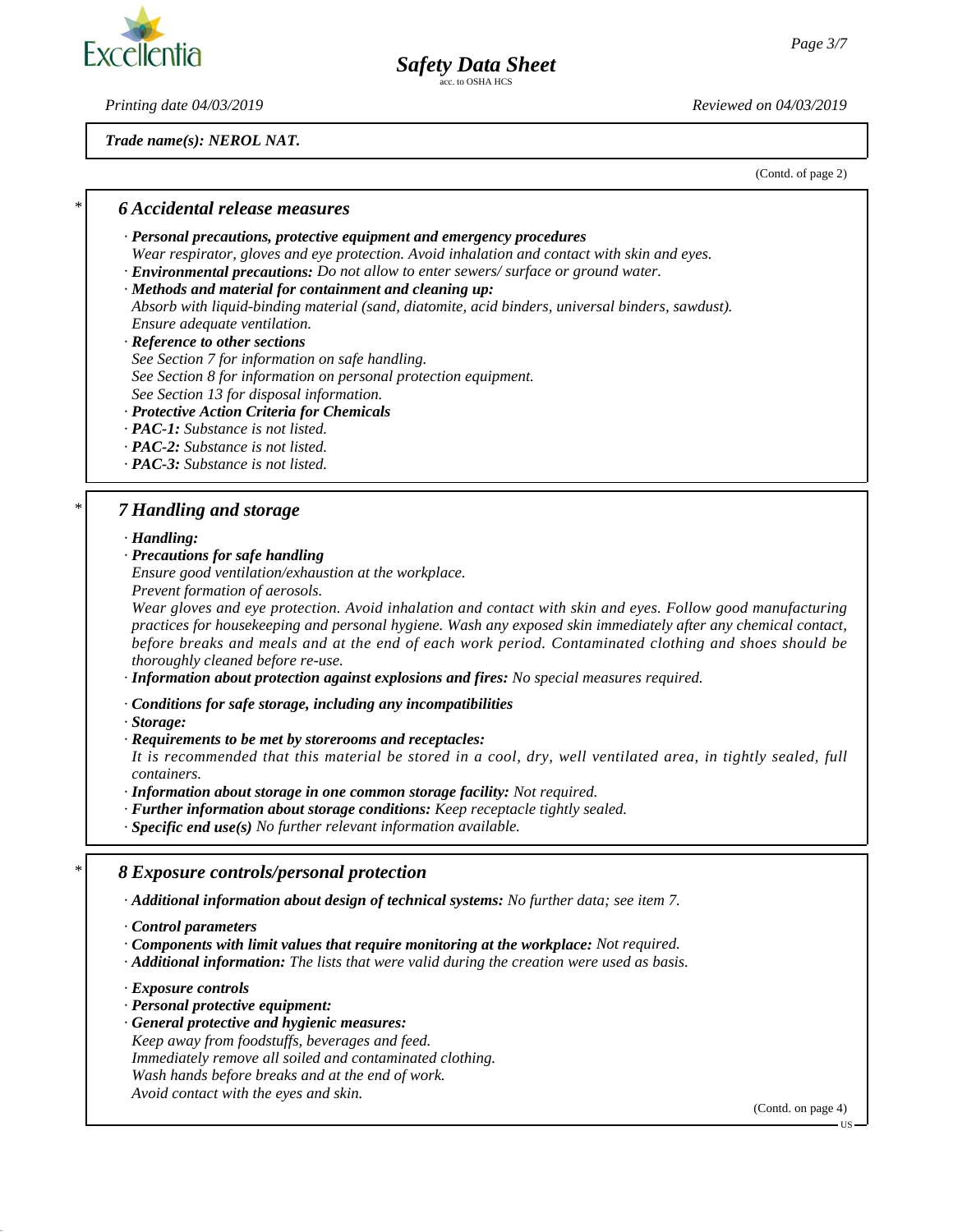(Contd. of page 3)

# Exce

*Printing date 04/03/2019 Reviewed on 04/03/2019*

#### *Trade name(s): NEROL NAT.*

### *· Breathing equipment:*

*In case of brief exposure or low pollution use respiratory filter device. In case of intensive or longer exposure use respiratory protective device that is independent of circulating air.*

*Safety Data Sheet* c. to OSHA HCS

*· Protection of hands:*



\_S*Protective gloves*

*The glove material has to be impermeable and resistant to the product/ the substance/ the preparation. Due to missing tests no recommendation to the glove material can be given for the product/ the preparation/ the chemical mixture.*

*Selection of the glove material on consideration of the penetration times, rates of diffusion and the degradation · Material of gloves*

*The selection of the suitable gloves does not only depend on the material, but also on further marks of quality and varies from manufacturer to manufacturer.*

*· Penetration time of glove material*

*The exact break trough time has to be found out by the manufacturer of the protective gloves and has to be observed.*

*· Eye protection:*



\_R*Tightly sealed goggles*

#### *9 Physical and chemical properties*

*Values are indicative. Consult product specification for product specific ranges.*

| · Information on basic physical and chemical properties<br><b>General Information</b> |                                               |                    |
|---------------------------------------------------------------------------------------|-----------------------------------------------|--------------------|
| $\cdot$ Appearance:                                                                   |                                               |                    |
| Form:                                                                                 | Liquid                                        |                    |
| Color:                                                                                | Colorless                                     |                    |
| $\cdot$ Odor:                                                                         | Characteristic                                |                    |
| · Odor threshold:                                                                     | Not determined.                               |                    |
| $\cdot$ pH-value:                                                                     | Not determined.                               |                    |
| Change in condition                                                                   |                                               |                    |
| Melting point/Melting range:                                                          | Undetermined.                                 |                    |
| <b>Boiling point/Boiling range:</b>                                                   | 225 °C (437 °F)                               |                    |
| · Flash point:                                                                        | >96 °C (>204.8 °F)                            |                    |
| · Flammability (solid, gaseous):                                                      | Not applicable.                               |                    |
| $\cdot$ Decomposition temperature:                                                    | Not determined.                               |                    |
| $\cdot$ Auto igniting:                                                                | Not determined.                               |                    |
| · Danger of explosion:                                                                | Product does not present an explosion hazard. |                    |
| · Explosion limits:                                                                   |                                               |                    |
| Lower:                                                                                | Not determined.                               |                    |
|                                                                                       |                                               | (Contd. on page 5) |

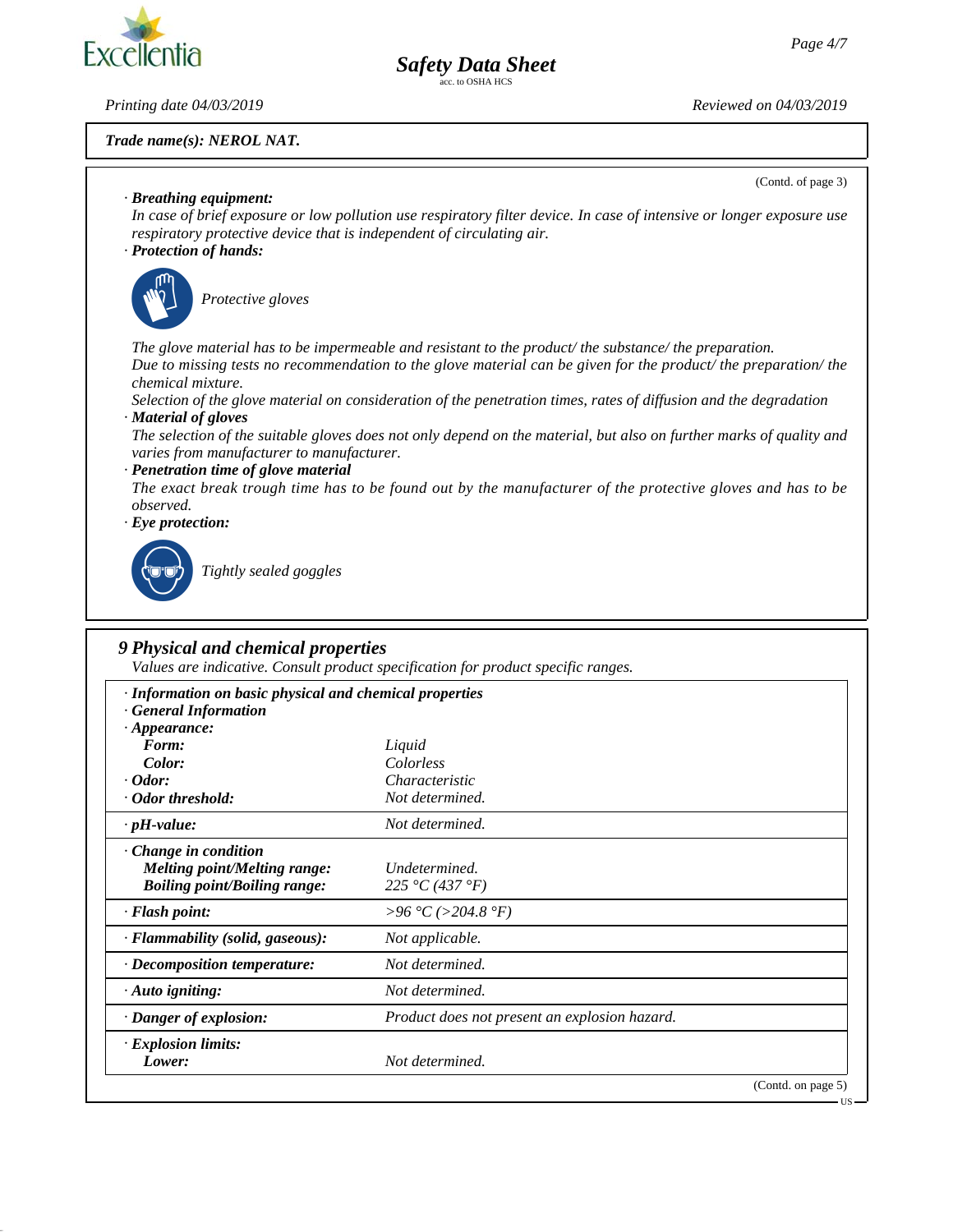*Printing date 04/03/2019 Reviewed on 04/03/2019*

*Trade name(s): NEROL NAT.*

|                                                                    |                                            | (Contd. of page 4) |
|--------------------------------------------------------------------|--------------------------------------------|--------------------|
| <b>Upper:</b>                                                      | Not determined.                            |                    |
| $\cdot$ Vapor pressure at 20 $\textdegree$ C (68 $\textdegree$ F): | 0.06 hPa $(0 \text{ mm Hg})$               |                    |
| $\cdot$ Density at 20 $\cdot$ C (68 $\cdot$ F):                    | $0.88$ g/cm <sup>3</sup> (7.3436 lbs/gal)  |                    |
| $\cdot$ Relative density                                           | Not determined.                            |                    |
| · Vapor density                                                    | Not determined.                            |                    |
| $\cdot$ Evaporation rate                                           | Not determined.                            |                    |
| $\cdot$ Solubility in / Miscibility with                           |                                            |                    |
| Water at 20 $\textdegree$ C (68 $\textdegree$ F):                  | 0 g/l                                      |                    |
| · Partition coefficient (n-octanol/water): Not determined.         |                                            |                    |
| $\cdot$ Viscosity:                                                 |                                            |                    |
| Dynamic:                                                           | Not determined.                            |                    |
| Kinematic:                                                         | Not determined.                            |                    |
| $\cdot$ Other information                                          | No further relevant information available. |                    |

#### *10 Stability and reactivity*

*· Reactivity No further relevant information available.*

*· Chemical stability*

*· Thermal decomposition / conditions to be avoided: No decomposition if used according to specifications.*

*· Possibility of hazardous reactions No dangerous reactions known.*

*· Conditions to avoid No further relevant information available.*

*· Incompatible materials: No further relevant information available.*

*· Hazardous decomposition products: No dangerous decomposition products known.*

#### *\* 11 Toxicological information*

*· Information on toxicological effects*

*· Acute toxicity:*

*· LD/LC50 values that are relevant for classification:*

*Oral LD50 4,500 mg/kg (Rat)*

*Dermal LD50 >5,000 mg/kg (Rabbit)*

*· Primary irritant effect:*

*· on the skin: Irritant to skin and mucous membranes.*

*· on the eye: Irritating effect.*

*· Sensitization: Sensitization possible through skin contact.*

#### *\* 12 Ecological information*

*· Toxicity*

*· Aquatic toxicity: No further relevant information available.*

*· Persistence and degradability No further relevant information available.*

*· Behavior in environmental systems:*

*· Bioaccumulative potential No further relevant information available.*

*· Mobility in soil No further relevant information available.*

*· Additional ecological information:*

*· General notes:*

*Water hazard class 1 (Assessment by list): slightly hazardous for water*

*Do not allow undiluted product or large quantities of it to reach ground water, water course or sewage system.*

(Contd. on page 6)

US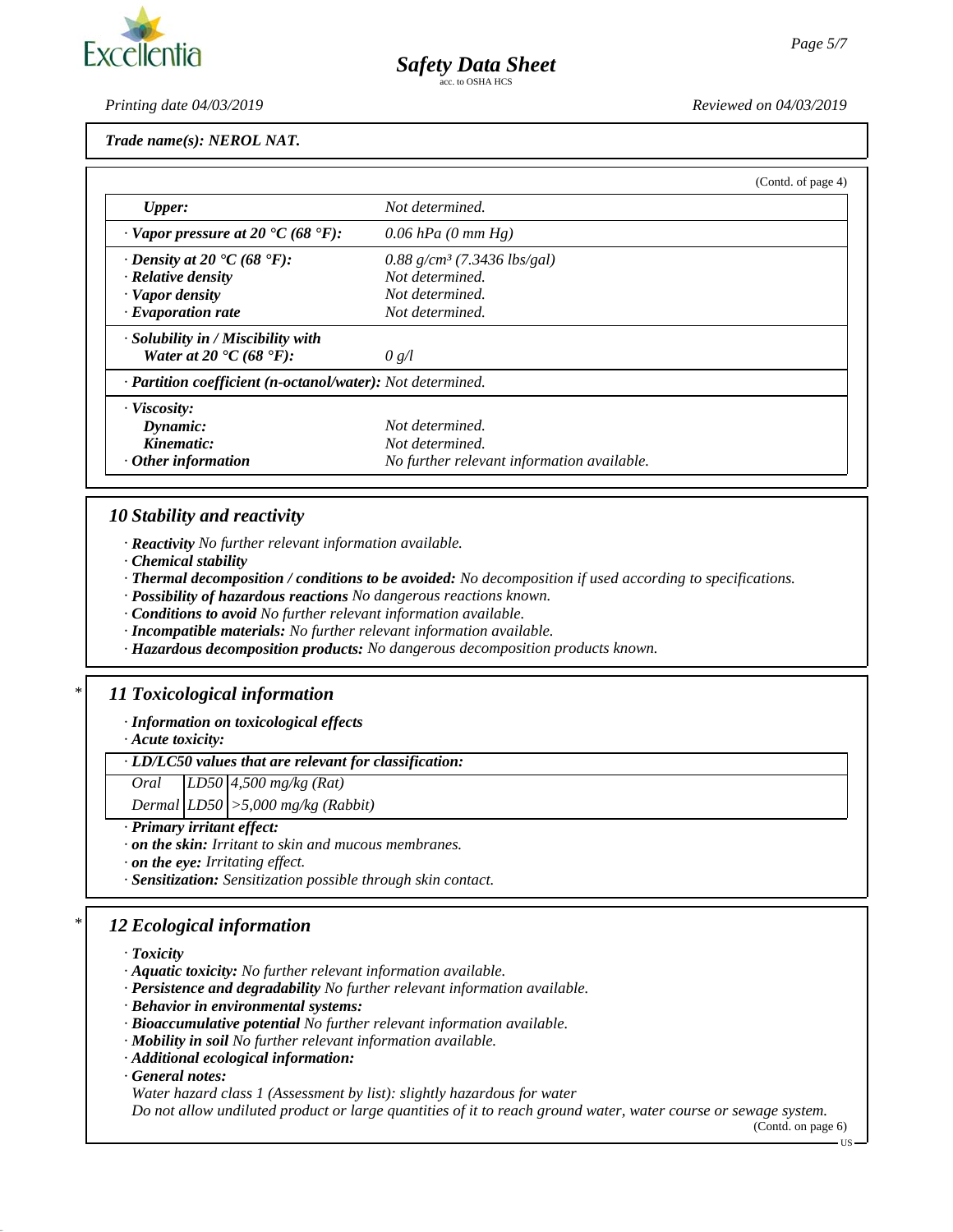# **Excellentia**

*Printing date 04/03/2019 Reviewed on 04/03/2019*

*Trade name(s): NEROL NAT.*

(Contd. of page 5)

#### *· Results of PBT and vPvB assessment*

*· PBT: Not applicable.*

*· vPvB: Not applicable.*

*· Other adverse effects No further relevant information available.*

#### *13 Disposal considerations*

*· Waste treatment methods*

*· Recommendation:*

*Must not be disposed of together with household garbage. Do not allow product to reach sewage system.*

*Safety Data Sheet* 

*· Uncleaned packagings:*

*· Recommendation: Disposal must be made according to official regulations.*

#### *\* 14 Transport information*

| · UN-Number<br>· DOT, ADR, ADN, IMDG, IATA                                                | Not regulated   |
|-------------------------------------------------------------------------------------------|-----------------|
| $\cdot$ UN proper shipping name<br>· DOT, ADR, ADN, IMDG, IATA                            | Not regulated   |
| $\cdot$ Transport hazard class(es)                                                        |                 |
| · DOT, ADR, ADN, IMDG, IATA<br>· Class                                                    | Not regulated   |
| · Packing group<br>· DOT, ADR, IMDG, IATA                                                 | Not regulated   |
| Environmental hazards:                                                                    | Not applicable. |
| · Special precautions for user                                                            | Not applicable. |
| $\cdot$ Transport in bulk according to Annex II of<br><b>MARPOL73/78 and the IBC Code</b> | Not applicable. |
| · UN "Model Regulation":                                                                  | Not regulated   |
|                                                                                           |                 |

#### *\* 15 Regulatory information*

- *· Safety, health and environmental regulations/legislation specific for the substance or mixture · Sara*
- *· Section 355 (extremely hazardous substances): Substance is not listed.*
- *· Section 313 (Specific toxic chemical listings): Substance is not listed.*
- *· TSCA (Toxic Substances Control Act): ACTIVE*
- *· Hazardous Air Pollutants Substance is not listed.*

*· Proposition 65*

- *· Chemicals known to cause cancer: Substance is not listed.*
- *· Chemicals known to cause reproductive toxicity for females: Substance is not listed.*
- *· Chemicals known to cause reproductive toxicity for males: Substance is not listed.*
- *· Chemicals known to cause developmental toxicity: Substance is not listed.*

*· International Chemical Inventories*

- *· DSL Canadian Domestic Substances List Substance is listed.*
- *· Australian Inventory of Chemical Substances Substance is listed.*

(Contd. on page 7)

US